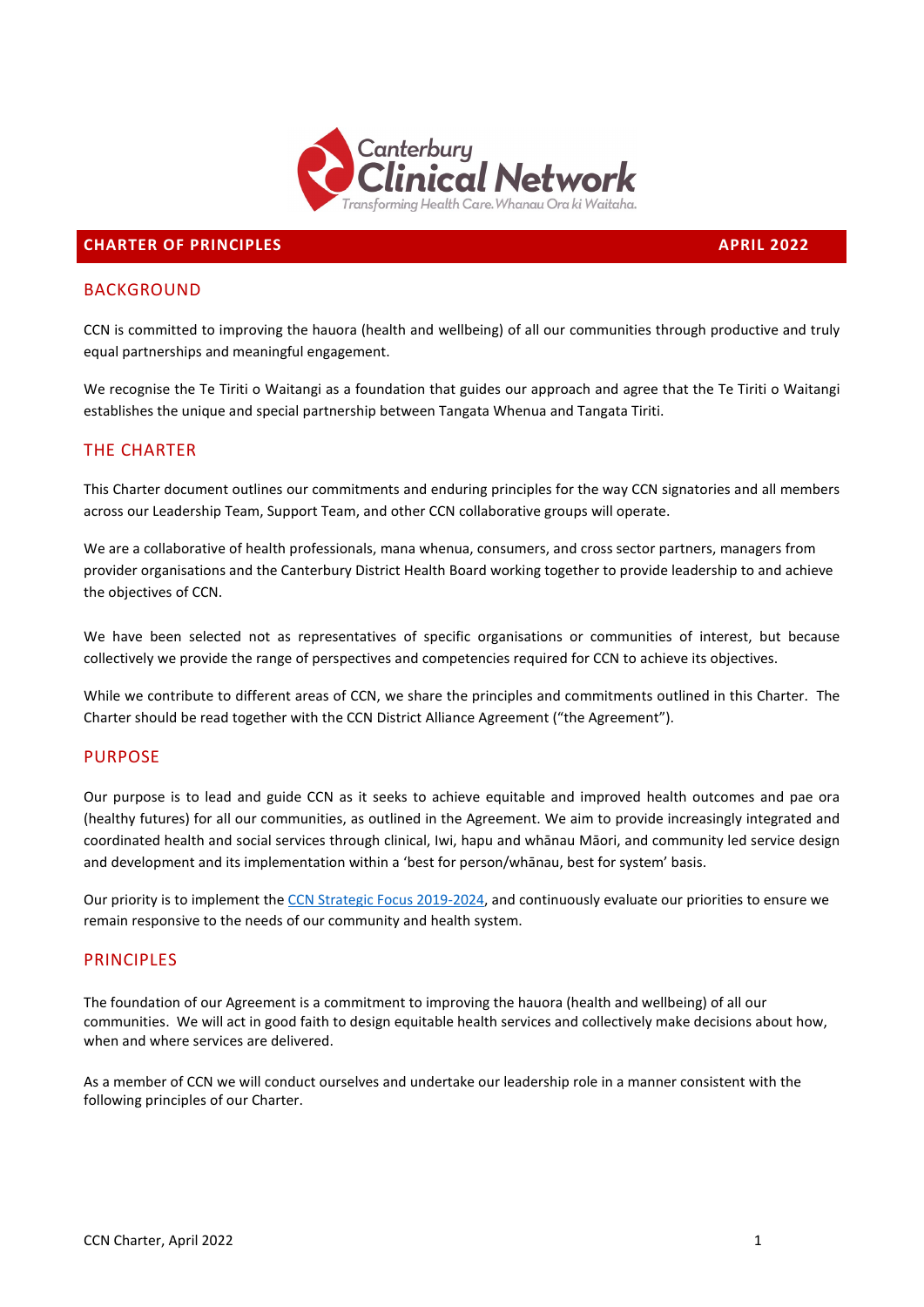### **Equitable health outcomes**

- We will strive to achieve equitable health outcomes for Māori and populations that experience inequities through accessible, culturally appropriate services and addressing discrimination.
- We will focus on populations with the highest needs in our communities, while ensuring appropriate care across all our rural and urban populations.

### **People and their wh**ā**nau at the centre of everything we do**

- We will use the Kia Kotahi Partnership in Design framework that puts person/whānau at the centre of the design of ā tātou (our own) health system and services.
- We will bring people together in collaborative groups or forums to design equitable health services and collectively make decisions about how, when and where services are delivered.

#### **Leadership and consensus**

- We will support clinical leadership in partnership with consumers and community members in the design and development of ā tātou (our own) health system and services.
- We will conduct ourselves with honesty and integrity and develop a high degree of trust.
- We will strive to resolve disagreements co-operatively and achieve consensus decisions.
- We will strive to bring the perspectives of our networks and community to CCN group discussions.
- We will foster and ensure an open and transparent approach to sharing information.

### **Performance and accountability**

- We will promote an environment of high quality, performance and accountability, and low bureaucracy.
- We aim to strengthen integration, leverage efficiencies in the system and create equitable access to healthcare.
- We will actively monitor and report on our alliance achievements, including public reporting.

We acknowledge there are some areas where the DHB may exercise a reserved power as outlined in the Agreement. We understand the DHB will exercise its reserved powers in good faith and will consult with the Leadership Team before exercising a reserved power (subject to any need for urgency).

### COMMITMENTS

We will work in partnership with Māori and collaboratively with our CCN group members, in an innovative and open manner, to produce outstanding results. To achieve this, we make the following commitments:

- **Te Tiriti o Waitangi:** We recognise the Te Tiriti o Waitangi as a foundation that guides our approach and are committed to working in partnership with Iwi, hapu and whānau Māori.
- **Shared responsibility:** We will actively address all tasks and duties of our role as members of our CCN collaborative and will comply with the operational provisions and guidance for our groups, as set out in the Agreement.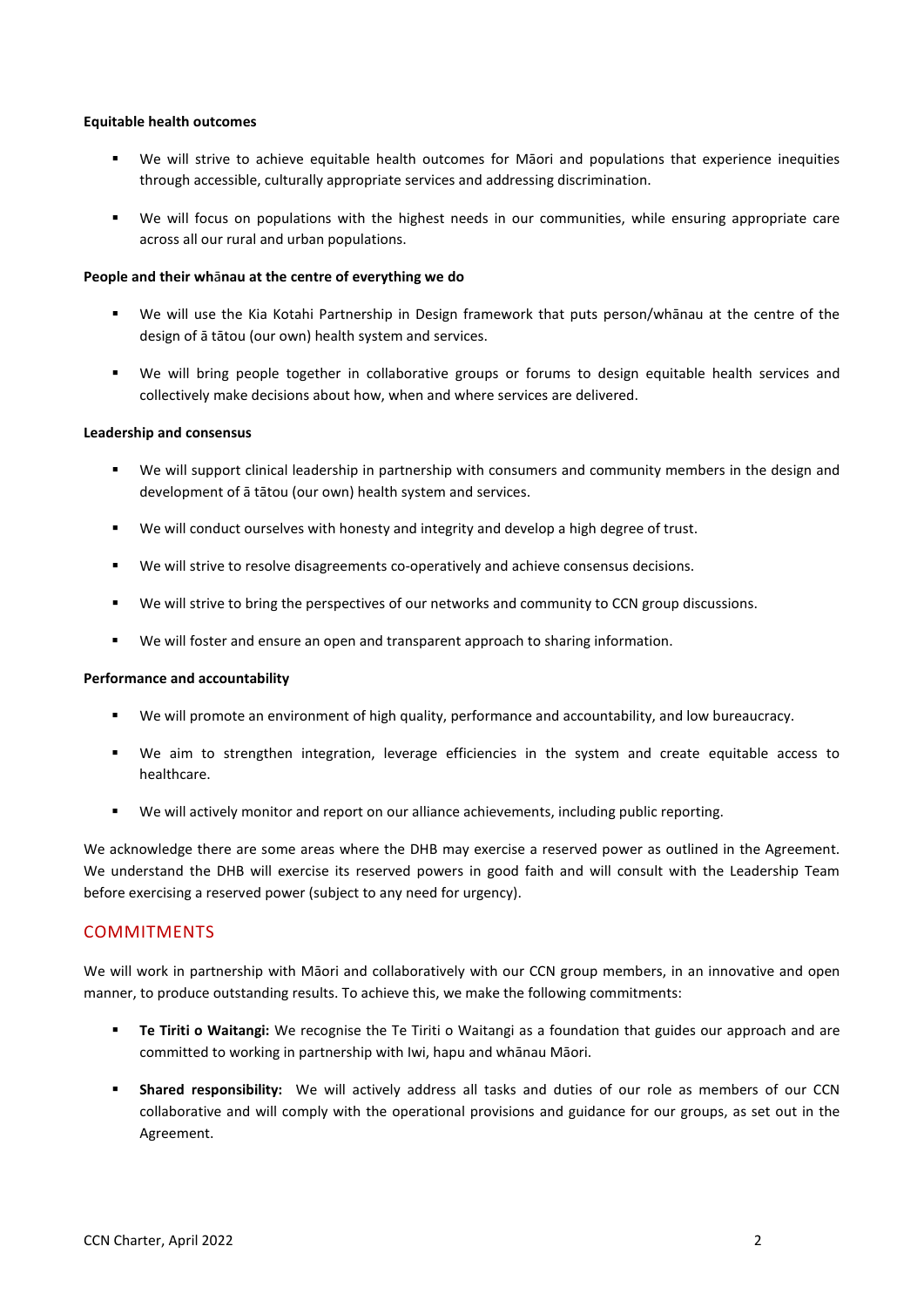- **Shared decision-making:** We agree that our decisions will be made by consensus. We will use our best endeavours to facilitate unanimous decisions and will not prevent a consensus being reached for trivial or frivolous reasons.
- **Shared accountability:** We agree that we will have a robust airing of views, but that once our team has reached a decision, we will all abide by that decision and support it publicly. (This includes keeping confidential the views of individuals expressed during the discussion but does not prevent us sharing the issues that were balanced in reaching that decision).
- **Good faith:** We agree to openly discuss all matters that affect our ability to make firm decisions, including any conflicts of interest and any limits on our mandate (where we carry these from participant organisations), so that all members of our team are fully aware of any restrictions, caveats or further authority that may be required.
- **Confidentiality:** To encourage the open and transparent sharing of information we agree to keep confidential matters shared on a confidential basis, to enable improved decision-making.
- **Active engagement:** We agree our members' continuous involvement in and attendance at our CCN meetings is critical and will make every effort to attend and participate fully.

If a member of our CCN group does not act in accordance with our principles and commitments, in the first instance we will discuss the situation with the member involved. If no resolution can be found that member may be removed in accordance with the process outlined in the Agreement.

# MANDATE AND FUNCTIONS

# CCN Leadership Team

For members of the CCN Leadership Team, our role is set out in the Agreement. Broadly, our functions are to:

- Agree CCN objectives and Key Results Areas within the scope of our activities including the systems and KPIs for assessing achievement of these.
- **Agree the work, activity and services that need to be provided to meet our objectives.**
- **Make recommendations on the method and form of contracting to give effect to agreed priorities and service** delivery mechanisms, on a best practice basis.
- Monitor the outcomes of CCN and use that information to inform our stakeholders (particularly our populations) and to guide further decisions on prioritisation and service change.
- Develop a process for how CCN will review its scope and objectives, to keep refreshing our strategy and approach to meet our objectives.
- Determine, run, and review an agreed process for refreshing our membership.
- Discuss with the DHB any potential exercise of a reserved power.

In respect of any Workstreams, Service Level or Service Development Groups, our role is to:

 Establish service level and other collaborative groups as necessary to oversee the development and delivery of services that fall within scope of CCN, including determining the groups scope and objectives, approving the membership of CCN groups, and disestablishing groups as required.